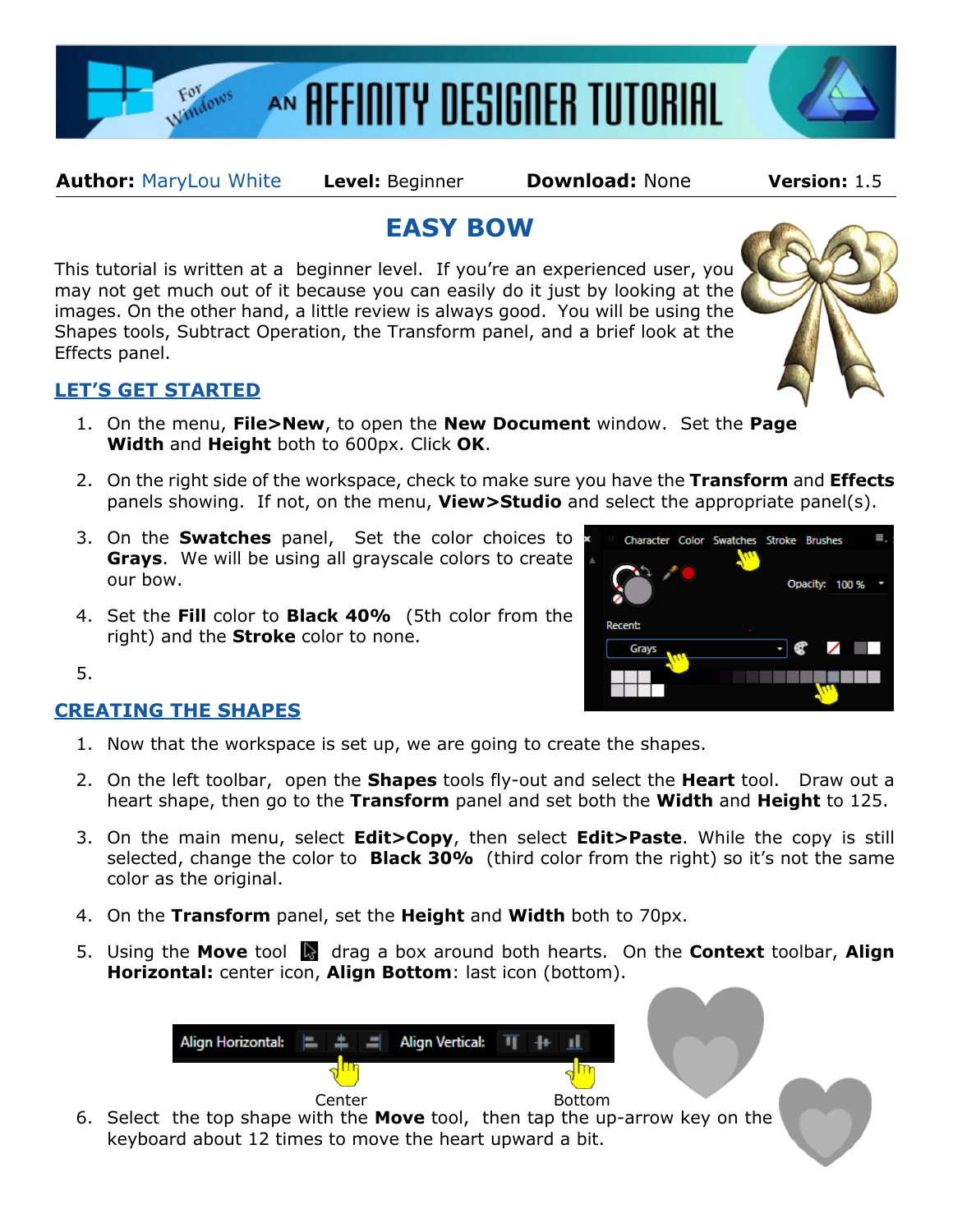- 7. Once again, use the **Move** tool to drag a box around both shapes. On the main menu, select **Layer>Geometry>Subtract**. This will remove the small heart leaving an open center. That completes our first shape.
- 8. **Copy** and **Paste** the first shape. Use the **Move** tool to drag the copy away from the original.
- 9. On the **Transform** panel, change the **Width** and **Height** both to 90px. Make this heart a different shade of gray - Black 30%.
- 10. Draw one more heart . In the **Transform** panel, set the **Width** and **Height** to 40px. In the **Swatches** panel, set the gray to Black 20%. You should have the following three images



- 11. Now for our final shape. In the **Shape** tool fly-out, select the **Triangle** tool and draw out a triangle. Go to the **Transform** panel and set the **Width** to 50 and the **Height** to 225.
- 12. Right-click on the **Triangle** and select **Convert to Curves** from the popup menu. This will allow us to edit the nodes.
- 13. Using the **Node** tool, drag the bottom left node up slightly to form a slant.
- 14. Hover your mouse over the bottom line and drag it upward to form an arc.

The pieces for our bow are all finished. Now we need to assemble them so they actually look like a bow!

### **ASSEMBLING THE BOW**

Select the largest heart and go to the Transform panel. Change the rotation to 90%.

**Copy** and **Paste** the largest heart, then click the **Flip Horizontal** tool on the main toolbar. Your hearts will be on top of one another. Drag the top heart to the right until the bottom points of the hearts meet.





Select the medium size heart. Go to the **Transform** panel and set the **Rotation** to 65%.

**Copy** and **Paste** this heart, then click the **Flip Horizontal** tool. Once again, pull your hearts apart and arrange with the points all touching in the center.